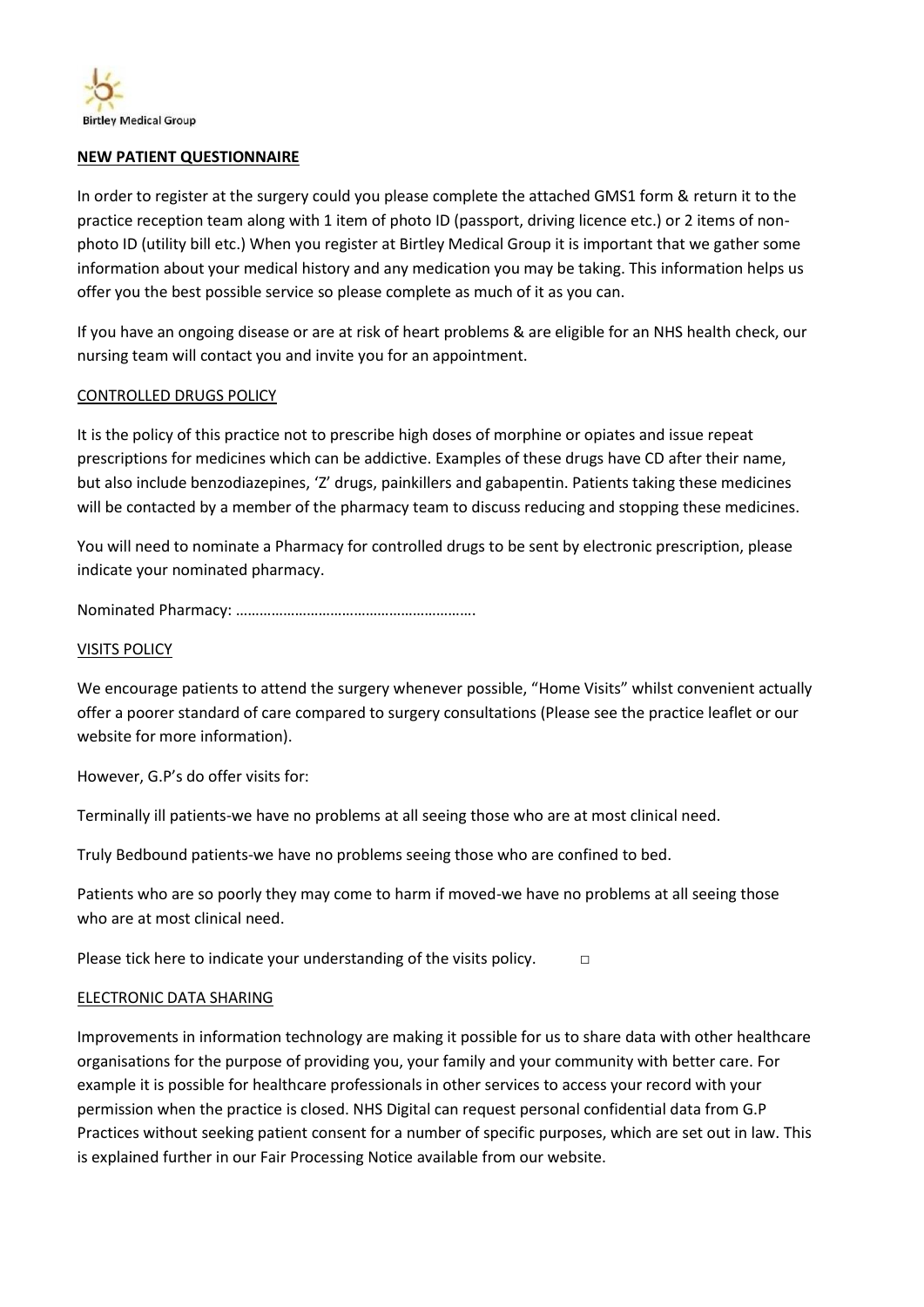#### PERSONAL INFORMATION

| Title (Mr,<br>Mrs, Ms etc.                                                       |  | First<br>Name |     |     |            |         | Surname                                 |  |    |           | Date of birth                                                                               |                         |  |
|----------------------------------------------------------------------------------|--|---------------|-----|-----|------------|---------|-----------------------------------------|--|----|-----------|---------------------------------------------------------------------------------------------|-------------------------|--|
| Address                                                                          |  |               |     |     |            |         |                                         |  |    |           |                                                                                             |                         |  |
| (Inc. Postcode)                                                                  |  |               |     |     |            |         |                                         |  |    |           | □ White British<br>□ White Irish<br>□ White (Other)<br>□ Black British<br>□ Black Caribbean |                         |  |
| NHS Number (If known)                                                            |  |               |     |     |            |         |                                         |  |    |           | □ Black African<br>□ Black (Other)                                                          |                         |  |
| Home Tel                                                                         |  |               |     |     |            |         | <b>Marital Status</b>                   |  |    |           | □ Asian British                                                                             |                         |  |
| Work Tel                                                                         |  |               |     |     |            |         | (Circle as appropriate)                 |  |    |           | $\Box$ Asian Indian<br>□ Asian Pakistan                                                     |                         |  |
|                                                                                  |  |               |     |     |            |         | Single, divorced, widow/er, live alone, |  |    |           | □ Asian Bangladesh                                                                          |                         |  |
| Mobile Tel                                                                       |  |               |     |     |            |         | live with someone<br>Occupation?        |  |    |           | □ Asian (Other)<br>□ Chinese                                                                |                         |  |
| E mail                                                                           |  |               |     |     |            |         |                                         |  |    |           |                                                                                             | □ White/Black Caribbean |  |
| Next of Kin Name                                                                 |  |               |     |     |            |         | Next of Kin                             |  |    |           | □ White/Black African<br>□ White & Asian                                                    |                         |  |
|                                                                                  |  |               |     |     |            |         | Title (Mr, Mrs,                         |  |    |           | □ Other Mixed                                                                               |                         |  |
|                                                                                  |  |               |     |     |            | Ms etc. |                                         |  |    |           | □ Other Ethnic Group<br>$\Box$ Prefer not to say                                            |                         |  |
| Next of Kin Address                                                              |  |               |     |     |            |         |                                         |  |    |           |                                                                                             |                         |  |
|                                                                                  |  |               |     |     |            |         |                                         |  |    |           |                                                                                             |                         |  |
| Next of kin telephone                                                            |  |               |     |     |            |         |                                         |  |    |           |                                                                                             |                         |  |
| number                                                                           |  |               |     |     |            |         |                                         |  |    |           |                                                                                             |                         |  |
| Next of kin relationship                                                         |  |               |     |     |            |         |                                         |  |    |           |                                                                                             |                         |  |
| to patient?                                                                      |  |               |     |     |            |         |                                         |  |    |           |                                                                                             |                         |  |
| In case of emergency                                                             |  |               |     |     | <b>YES</b> |         | ΝO                                      |  |    |           |                                                                                             |                         |  |
| should we contact your                                                           |  |               |     |     |            |         |                                         |  |    |           |                                                                                             |                         |  |
| next of kin?                                                                     |  |               |     |     |            |         |                                         |  |    |           |                                                                                             |                         |  |
| Do you consent to your                                                           |  |               |     |     | <b>YES</b> |         | <b>NO</b>                               |  |    |           |                                                                                             |                         |  |
| medical information                                                              |  |               |     |     |            |         |                                         |  |    |           |                                                                                             |                         |  |
| being discussed with<br>your next of kin?                                        |  |               |     |     |            |         |                                         |  |    |           |                                                                                             |                         |  |
| Who else lives in your household at the moment?                                  |  |               |     |     |            |         |                                         |  |    |           |                                                                                             |                         |  |
| (e.g. wife, children, elderly relatives etc.)                                    |  |               |     |     |            |         |                                         |  |    |           |                                                                                             |                         |  |
| Children under 16 please state school.                                           |  |               |     |     |            |         |                                         |  |    |           |                                                                                             |                         |  |
| Do you require help communicating?                                               |  |               |     |     |            |         | Yes                                     |  |    | <b>No</b> |                                                                                             |                         |  |
| What is your first language?                                                     |  |               |     |     |            |         |                                         |  |    |           |                                                                                             |                         |  |
| I do not need tailored communication methods                                     |  |               |     |     |            |         | Yes                                     |  | No |           |                                                                                             |                         |  |
| I require support via braille, large print or easy read                          |  |               |     |     |            |         | Yes                                     |  | No |           |                                                                                             |                         |  |
| I require communication by e mail                                                |  |               |     |     | Yes        |         | No                                      |  |    |           |                                                                                             |                         |  |
| I require communication by text message                                          |  |               |     | Yes |            | No      |                                         |  |    |           |                                                                                             |                         |  |
| I require communication by phone call                                            |  |               |     | Yes |            | No      |                                         |  |    |           |                                                                                             |                         |  |
| Do you require an interpreter?                                                   |  |               |     | Yes |            | No      |                                         |  |    |           |                                                                                             |                         |  |
| Do you have a hearing or visual impairment?<br>Do you have any other impairment? |  |               | Yes |     | No         |         |                                         |  |    |           |                                                                                             |                         |  |
|                                                                                  |  |               |     |     |            |         | Yes                                     |  | No |           |                                                                                             |                         |  |
|                                                                                  |  |               |     |     |            |         |                                         |  |    |           |                                                                                             |                         |  |
|                                                                                  |  |               |     |     |            |         |                                         |  |    |           |                                                                                             |                         |  |
| Name & address of previous surgery                                               |  |               |     |     |            |         |                                         |  |    |           |                                                                                             |                         |  |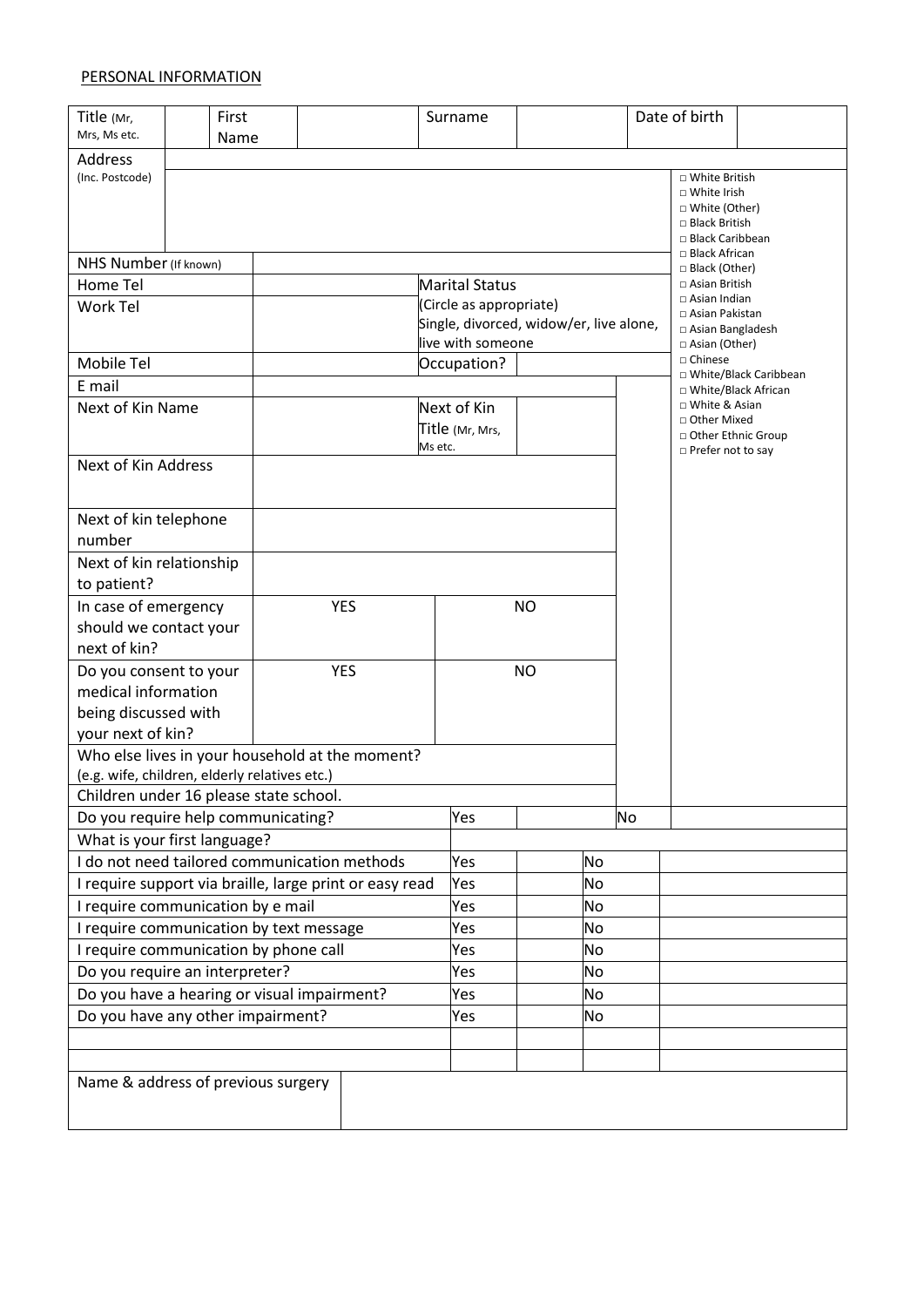#### ALCOHOL INTAKE

#### Do you drink alcohol? Yes □ No□

# Examples of units in common drinks



#### IF YOU DRINK ALCOHOL, HOW MUCH?

| How often do you<br>have a drink<br>containing                                             | <b>Never</b> | Monthly or<br><b>less</b> | 2-4 times<br>per month | 2-3 times<br>per week | 4 or more<br>times per<br>week | Score |
|--------------------------------------------------------------------------------------------|--------------|---------------------------|------------------------|-----------------------|--------------------------------|-------|
| alcohol?                                                                                   |              |                           |                        |                       |                                |       |
| How many units of<br>alcohol do you<br>drink on a typical<br>day when you are<br>drinking? | $1 - 2$      | $3 - 4$                   | $4-6$                  | $7-9$                 | $10+$                          |       |
| How often have<br>you had 8 or more<br>units on a single<br>occasion in the last<br>year?  | <b>Never</b> | Less than<br>monthly      | Monthly                | Weekly                | Daily or<br>almost daily       |       |
|                                                                                            |              |                           |                        |                       | <b>TOTAL</b><br><b>SCORE</b>   |       |

A total score of over 5 indicates increased or higher risk drinking. An overall score of 5 or above is Audit-C positive.

#### **SMOKING STATUS**

Never smoked? □ Ex-smoker? □

Smoker? □ Date stopped smoking: ……………………………………………………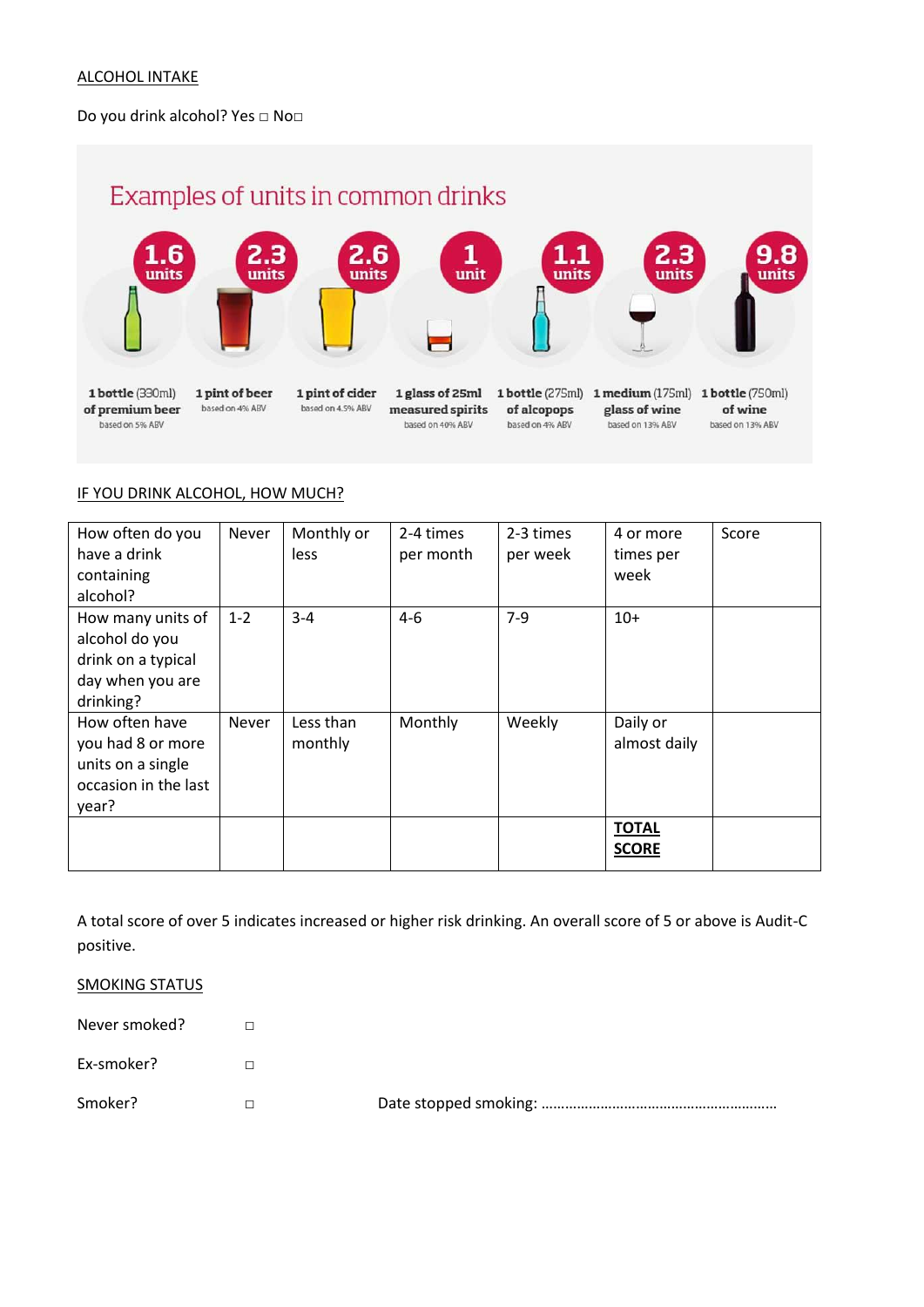#### CARERS REGISTER

A carer is anyone (Irrespective of age) who has the responsibility for the care of a person (Partner, relative or friend) who has mental health problems, learning difficulties, is physically disabled or who's health is impaired by sickness, drug or alcohol problems, or who is elderly or frail. Carers may provide a range of practical or emotional support either in their own home or in the home of the person they care for. A parent carer of a disabled child who has additional needs.

| Are you a carer?                                                   | Yes |  | <b>No</b> |  |        |  |  |               |  |
|--------------------------------------------------------------------|-----|--|-----------|--|--------|--|--|---------------|--|
| If you are a carer, please give details of who you are for         |     |  |           |  |        |  |  |               |  |
| Name                                                               |     |  |           |  | D.O.B  |  |  | G.P           |  |
| Address:<br>(If the person you care for<br>does not live with you) |     |  |           |  |        |  |  |               |  |
| Telephone number                                                   |     |  |           |  | Mobile |  |  | Email address |  |
| What illness(es)                                                   |     |  |           |  |        |  |  |               |  |
| does the person                                                    |     |  |           |  |        |  |  |               |  |
| you care for have?                                                 |     |  |           |  |        |  |  |               |  |
| Does someone                                                       | Yes |  | No        |  |        |  |  |               |  |
| care for you?                                                      |     |  |           |  |        |  |  |               |  |
| If the answer is yes, then please give details of your carer       |     |  |           |  |        |  |  |               |  |
| Name                                                               |     |  |           |  | D.O.B  |  |  | G.P           |  |
| Address of your                                                    |     |  |           |  |        |  |  |               |  |
| carer                                                              |     |  |           |  |        |  |  |               |  |
| Telephone number                                                   |     |  |           |  |        |  |  |               |  |
| Are you able to get to the surgery to see a G.P or nurse there?    |     |  |           |  |        |  |  |               |  |

In order to maintain accurate records, should your status change as a carer or someone who is cared for, or if someone who cares for you changes, please inform the practice so that records can be amended accordingly.

#### MEDICAL HISTORY

|                                                                 |                                                                         | Yes | No. |  |  |  |  |
|-----------------------------------------------------------------|-------------------------------------------------------------------------|-----|-----|--|--|--|--|
|                                                                 | Are you allergic to any drugs or medicines? (Please give details below) |     |     |  |  |  |  |
|                                                                 |                                                                         |     |     |  |  |  |  |
|                                                                 | Are you allergic to anything else? (Please give details below)          |     |     |  |  |  |  |
|                                                                 |                                                                         |     |     |  |  |  |  |
| Do you have a disability? (Please give details below)           |                                                                         |     |     |  |  |  |  |
|                                                                 |                                                                         |     |     |  |  |  |  |
| Have you had an NHS health check in the last 5 years?           |                                                                         |     |     |  |  |  |  |
| Please list any previous serious illness, operation or accident |                                                                         |     |     |  |  |  |  |
| Details                                                         | Year                                                                    |     |     |  |  |  |  |
| <b>Details</b>                                                  | Year                                                                    |     |     |  |  |  |  |
| <b>Details</b>                                                  | Year                                                                    |     |     |  |  |  |  |
| <b>Details</b>                                                  | Year                                                                    |     |     |  |  |  |  |
| <b>Details</b>                                                  | Year                                                                    |     |     |  |  |  |  |
| <b>Details</b><br>Year                                          |                                                                         |     |     |  |  |  |  |
|                                                                 | Please list any current medical problems (Not listed below)             |     |     |  |  |  |  |
|                                                                 |                                                                         |     |     |  |  |  |  |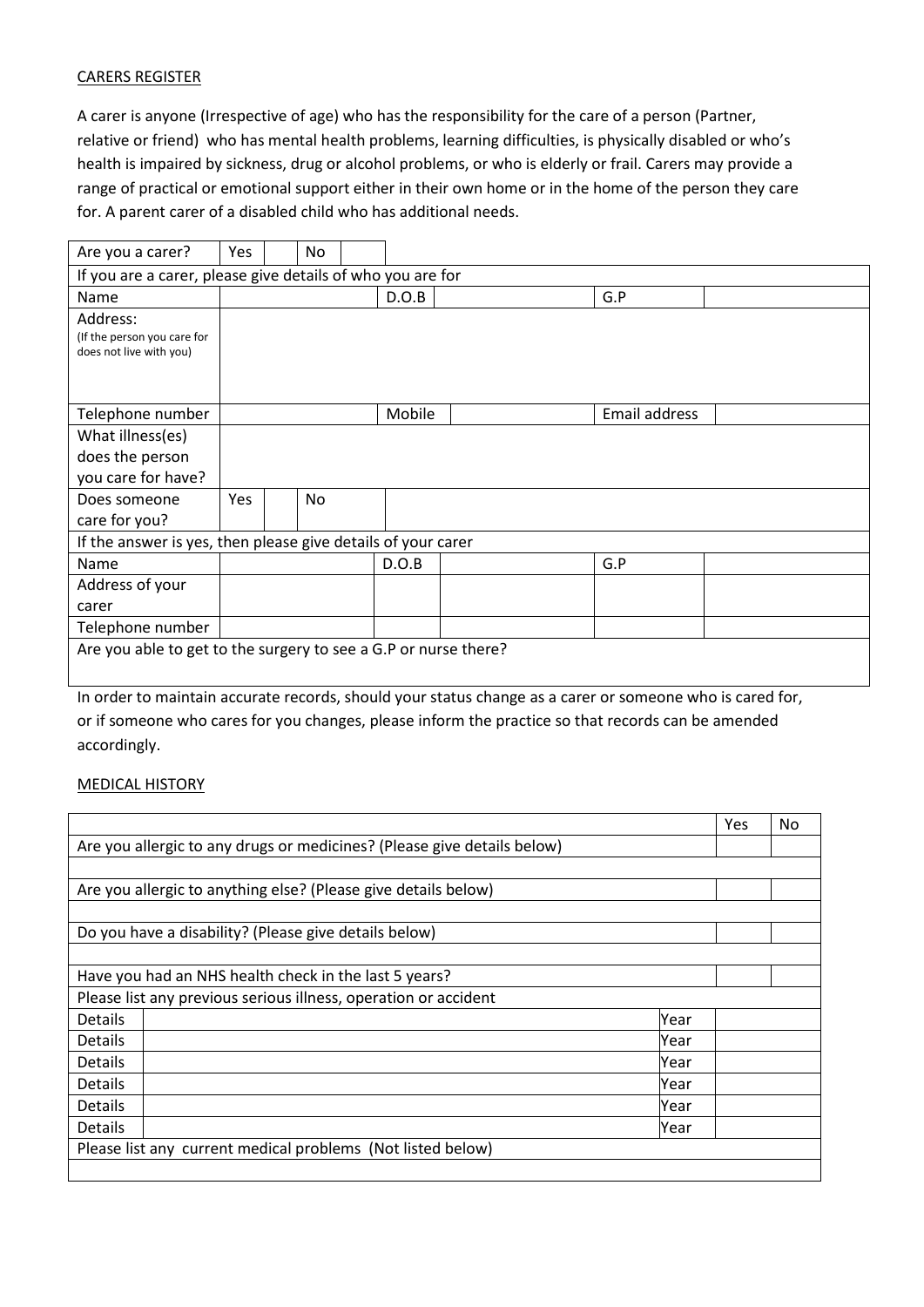#### EXISTING CONDITIONS

| Do you have any of the following:                                                     | Yes | No |  |  |  |
|---------------------------------------------------------------------------------------|-----|----|--|--|--|
| Asthma or chest problems                                                              |     |    |  |  |  |
| Cancer                                                                                |     |    |  |  |  |
| Chronic kidney problems                                                               |     |    |  |  |  |
| <b>Diabetes</b>                                                                       |     |    |  |  |  |
| Epilepsy                                                                              |     |    |  |  |  |
| Heart Problems (Arterial fibrillation, angina, previous heart attacks, heart failure) |     |    |  |  |  |
| <b>High Blood Pressure</b>                                                            |     |    |  |  |  |
| Learning Disability                                                                   |     |    |  |  |  |
| <b>Memory Problems</b>                                                                |     |    |  |  |  |
| <b>Mental Health Problems</b>                                                         |     |    |  |  |  |
| <b>Rheumatoid Arthritis</b>                                                           |     |    |  |  |  |
| Stroke                                                                                |     |    |  |  |  |
| Thyroid problems                                                                      |     |    |  |  |  |
|                                                                                       |     |    |  |  |  |

#### DRUGS & MEDICATION

What medicines of any kind are you taking at present – whether prescribed or obtained by yourself? State the dose and strength of the medicines, and if possible bring the bottles with you when you see the GP.

| Name of drug | Strength | How many taken per day? |
|--------------|----------|-------------------------|
|              |          |                         |
|              |          |                         |
|              |          |                         |
|              |          |                         |
|              |          |                         |
|              |          |                         |
|              |          |                         |

It would be very helpful to bring your repeat prescription side slip and mark for the attention of our pharmacy team-this will ensure your repeat medications are transferred as soon as possible to our system. For your convenience you can order your repeat medications online. Please complete the online request form (Patient Access) in your welcome pack.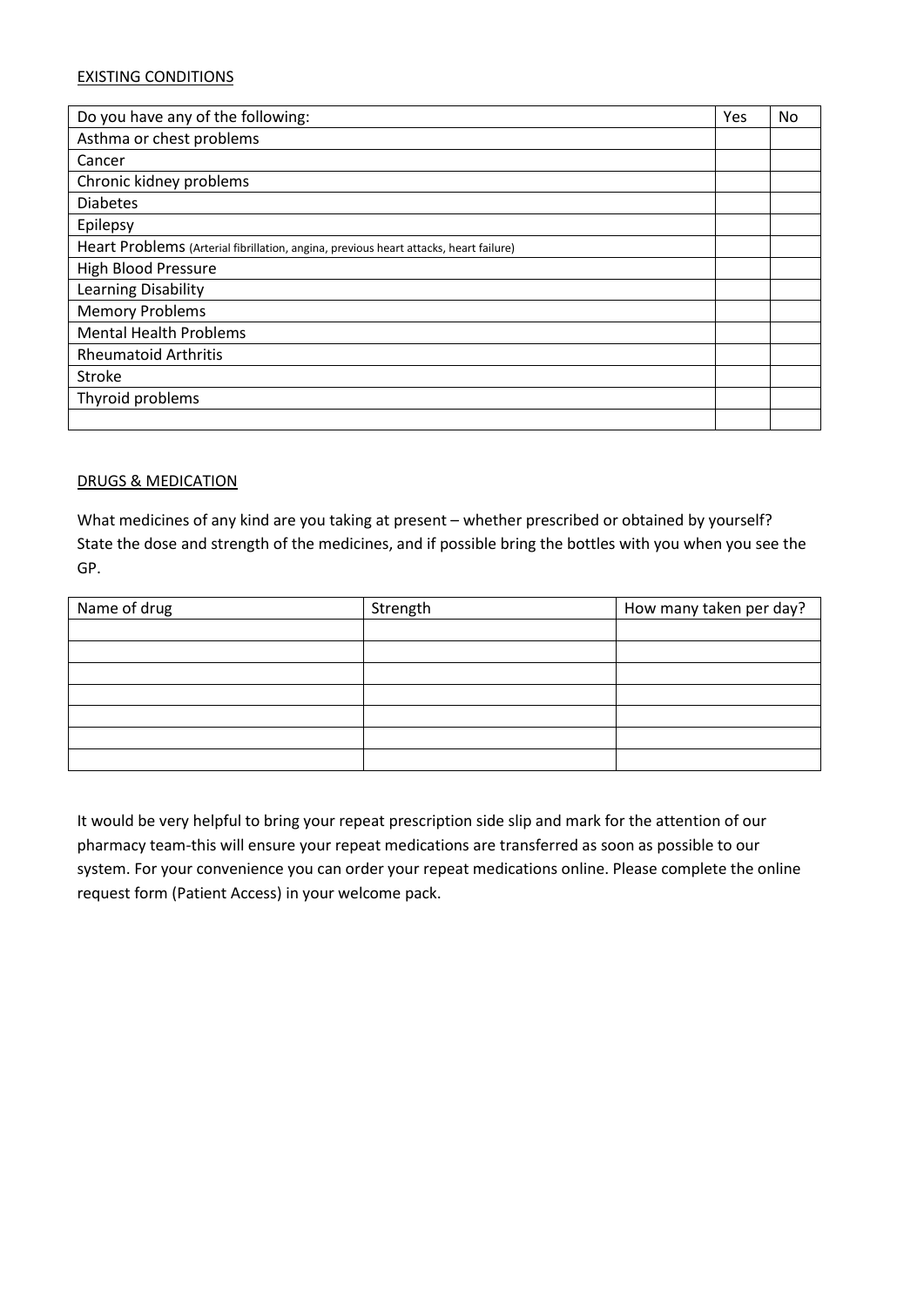## FAMILY HISTORY

Has your mother, father, brother or sister suffered any of the following? (Please tick as appropriate)

|                                                                                       | Yes | No |
|---------------------------------------------------------------------------------------|-----|----|
| Asthma or chest problems                                                              |     |    |
| Cancer                                                                                |     |    |
| Chronic kidney problems                                                               |     |    |
| <b>Diabetes</b>                                                                       |     |    |
| Epilepsy                                                                              |     |    |
| Heart Problems (Arterial fibrillation, angina, previous heart attacks, heart failure) |     |    |
| <b>High Blood Pressure</b>                                                            |     |    |
| Learning Disability                                                                   |     |    |
| <b>Memory Problems</b>                                                                |     |    |
| <b>Mental Health Problems</b>                                                         |     |    |
| <b>Rheumatoid Arthritis</b>                                                           |     |    |
| <b>Stroke</b>                                                                         |     |    |
| Thyroid problems                                                                      |     |    |
| High cholesterol                                                                      |     |    |
| High blood sugar                                                                      |     |    |
| Glaucoma                                                                              |     |    |
| Eczema                                                                                |     |    |
| <b>Blood disorders</b>                                                                |     |    |

## FEMALE PATIENTS ONLY

| Have you had any pregnancies?                                                        | If yes how many?                                     | Date/s                 |
|--------------------------------------------------------------------------------------|------------------------------------------------------|------------------------|
| Have you had a cervical smear?                                                       | Yes $\sqcap$ No $\sqcap$                             | Date/s                 |
| Would you like a cervical smear?                                                     | Yes $\sqcap$ No $\sqcap$                             |                        |
| Have you had an abnormal smear<br>that needed treatment?<br>Yes $\sqcap$ No $\sqcap$ | Name of hospital that treated you?                   | Date/s                 |
| Do you use a contraceptive?<br>(If so which type?)                                   | Oral contraceptive pill?<br>Yes $\sqcap$ No $\sqcap$ | Other (Please specify) |
| If you are aged 50 or over, have<br>you had a mammogram (Breast x-<br>ray)?          | Yes $\sqcap$ No $\sqcap$                             | Date/s                 |
| If you had a mammogram what<br>was the result of the x-ray?                          |                                                      |                        |
| Other comments?                                                                      |                                                      |                        |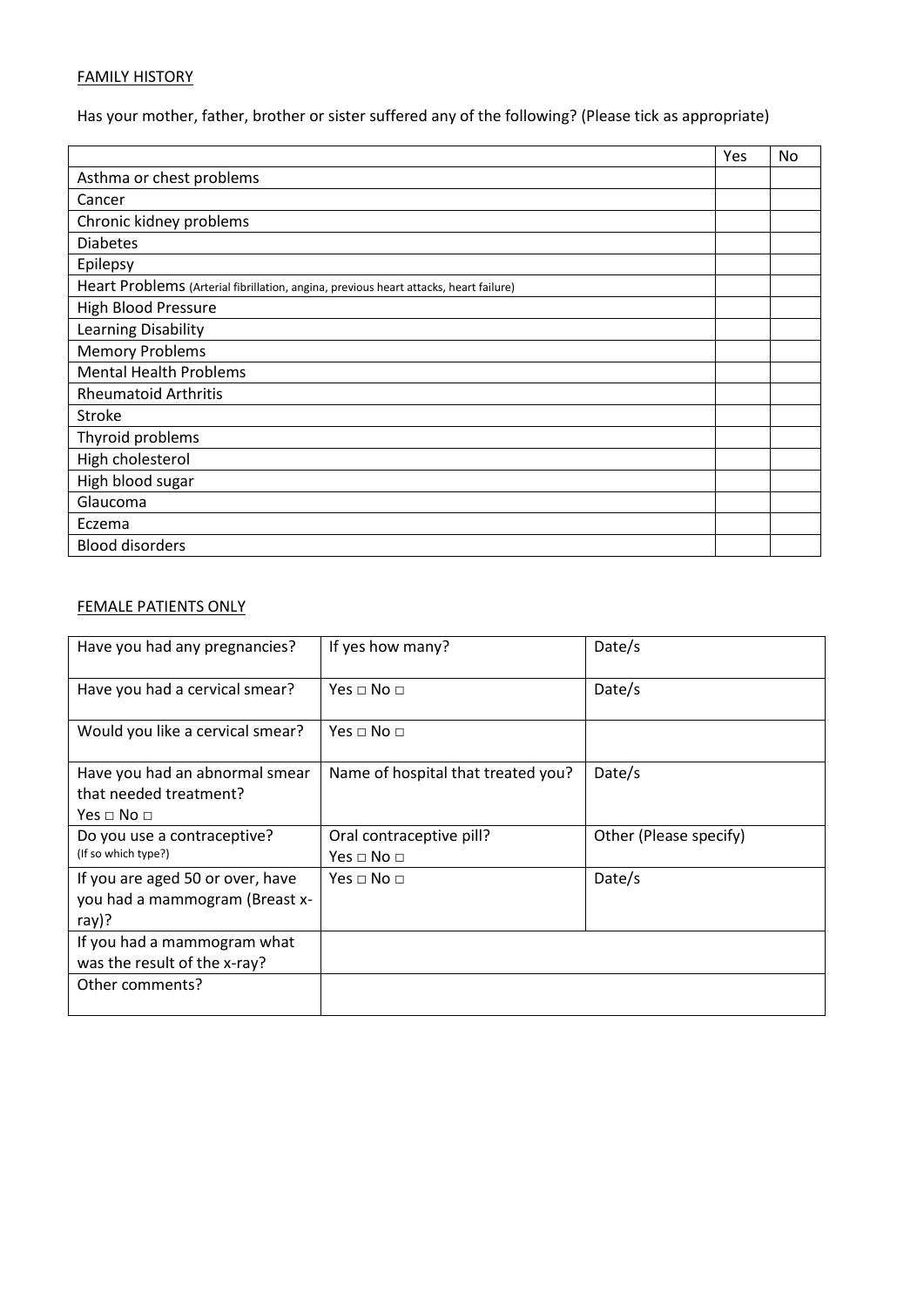# <sup>2</sup> Patient Access

Once registered for this online service, you will be able to book or cancel appointments, change contact details, nominate a pharmacy, delegate a proxy user and order repeat medication online etc. Visit the Patient Access link available on our website **www.birtleymedical group.nhs.uk** or download the app from the following stores.





**MJog** provides advanced, multi-channel digital two-way messaging, that delivers appointment reminders, results, Patient Friends & Family Test surveys and health campaigns, automatically via SMS, & Email making it easier for patients to remember appointments, be advised of appointment cancellations etc.

# **e** consult

**eConsult** is easy for patients, the service lets patients consult with their own surgery by completing a quick online form that is sent and reviewed by the practice. The service may direct you to self-help, pharmacy advice and local self-referral services, or following review your G.P may contact you to attend for an appointment.



Rather than wait in a queue, your prescription can be issued electronically (EPS) and sent direct to a pharmacy of your choice (You cannot phone the surgery for these), 48 hours later your medication will be waiting for you to collect, some pharmacies such as Vigo even deliver medication to your home, this is more convenient for patients and means you do not have to queue in the surgery or pharmacy while your medication is dispensed, as such we need to nominate a pharmacy for you, please state your chosen pharmacy below. (A small number of items cannot be sent in this way, those prescriptions would need to be printed at the surgery but can still be collected by the pharmacy from the surgery, please ask at reception for more information).

If you take medication regularly, please ensure that you have at least one month's supply of medication from your previous G.P practice. It can take several months for your medical records to be transferred from you old practice to your new practice.

| Please tick:                                   | Yes | No |  |  |  |
|------------------------------------------------|-----|----|--|--|--|
| Do you have at least one month's medication?   |     |    |  |  |  |
| Would you like to sign up for online services? |     |    |  |  |  |
| Chosen pharmacy?                               |     |    |  |  |  |